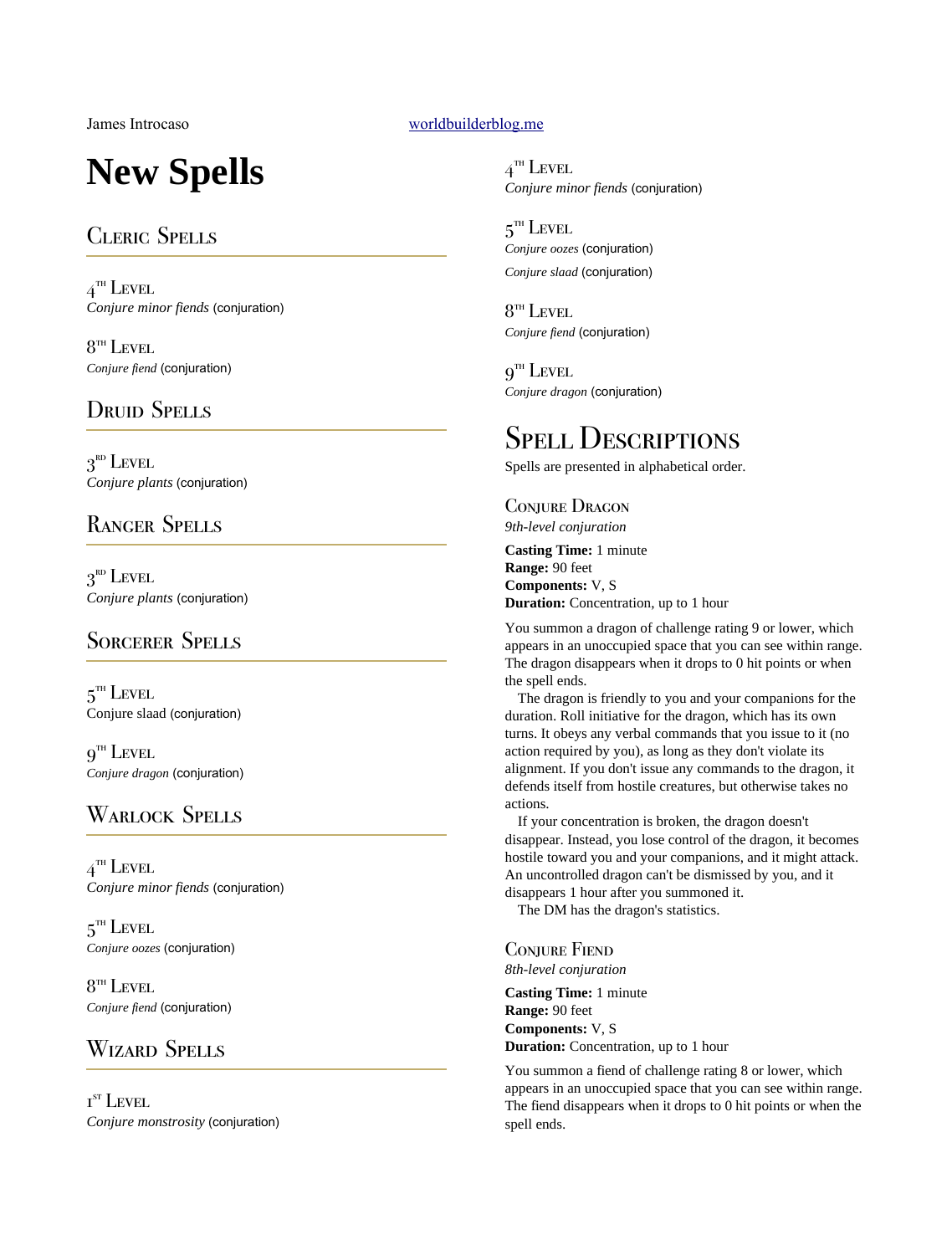### James Introcaso [worldbuilderblog.me](http://worldbuilderblog.me/)

The fiend is friendly to you and your companions for the duration. Roll initiative for the fiend, which has its own turns. It obeys any verbal commands that you issue to it (no action required by you), as long as they don't violate its alignment. If you don't issue any commands to the fiend, it defends itself from hostile creatures, but otherwise takes no actions.

If your concentration is broken, the fiend doesn't disappear. Instead, you lose control of the fiend, it becomes hostile toward you and your companions, and it might attack. An uncontrolled fiend can't be dismissed by you, and it disappears 1 hour after you summoned it.

The DM has the fiend's statistics.

*At Higher Levels.* When you cast this spell using a 9thlevel spell slot, you summon a fiend of challenge rating 9 or lower.

Conjure Minor Fiends *4th-level conjuration*

**Casting Time:** 1 minute **Range:** 90 feet **Components:** V, S **Duration:** Concentration, up to 1 hour

You summon fiends that appear in unoccupied spaces that you can see within range. Choose one of the following options for what appears:

- One fiend of challenge rating 2 or lower.
- Two fiends of challenge rating 1 or lower.
- Four fiends of challenge rating 1/2 or lower.
- Eight fiends of challenge rating 1/4 or lower.

A fiend summoned by this spell disappears when it drops to 0 hit points or when the spell ends.

The summoned creatures are friendly to you and your companions for the duration. Roll initiative for the summoned creatures, which have their own turns. They obey any verbal commands that you issue to them (no action required by you). If you don't issue any commands to them, they defend themselves from hostile creatures, but otherwise take no actions.

The DM has the creatures' statistics.

*At Higher Levels.* When you cast this spell using certain higher-level spell slots, you choose one of the summoning options above, and more creatures appear: twice as many with a 6th-level slot and three times as many with an 8th-level slot.

### **CONJURE MONSTROSITY**

*1st-level conjuration*

**Casting Time:** 1 minute **Range:** 90 feet **Components:** V, S **Duration:** Concentration, up to 1 hour

You summon a creature with the monstrosity type of challenge rating 1 or lower, which appears in an unoccupied space that you can see within range. The creature disappears when it drops to 0 hit points or when the spell ends.

The creature is friendly to you and your companions for the duration. Roll initiative for the creature, which has its own turns. It obeys any verbal commands that you issue to it (no action required by you), as long as they don't violate its alignment. If you don't issue any commands to the creature, it defends itself from other hostile creatures, but otherwise takes no actions.

If your concentration is broken, the creature doesn't disappear. Instead, you lose control of the creature, it becomes hostile toward you and your companions, and it might attack. An uncontrolled creature can't be dismissed by you, and it disappears 1 hour after you summoned it.

The DM has the creature's statistics.

*At Higher Levels.* When you cast this spell using a a spell slot of 2nd level or higher, the challenge rating increases by 1 for each slot level above 1st.

### CONJURE OOZES

*5th-level conjuration*

**Casting Time:** 1 minute **Range:** 90 feet **Components:** V, S **Duration:** Concentration, up to 1 hour

You summon oozes that appear in unoccupied spaces that you can see within range. Choose one of the following options for what appears:

- One black pudding.
- Two ochre jellies.
- Two gelatinous cubes.
- Eight gray oozes.

An ooze summoned by this spell disappears when it drops to 0 hit points or when the spell ends.

The summoned creatures are friendly to you and your companions for the duration. Roll initiative for the summoned creatures, which have their own turns. They obey any verbal commands that you issue to them (no action required by you). If you don't issue any commands to them, they defend themselves from hostile creatures, but otherwise take no actions.

The DM has the creatures' statistics.

*At Higher Levels.* When you cast this spell using certain higher-level spell slots, you choose one of the summoning options above, and more creatures appear: twice as many with a 7th-level slot and three times as many with a 9th-level slot.

CONJURE PLANTS *3rd-level conjuration*

**Casting Time:** 1 action **Range:** 90 feet **Components:** V, S **Duration:** Concentration, up to 1 hour

You summon fey spirits that take the form of plants and